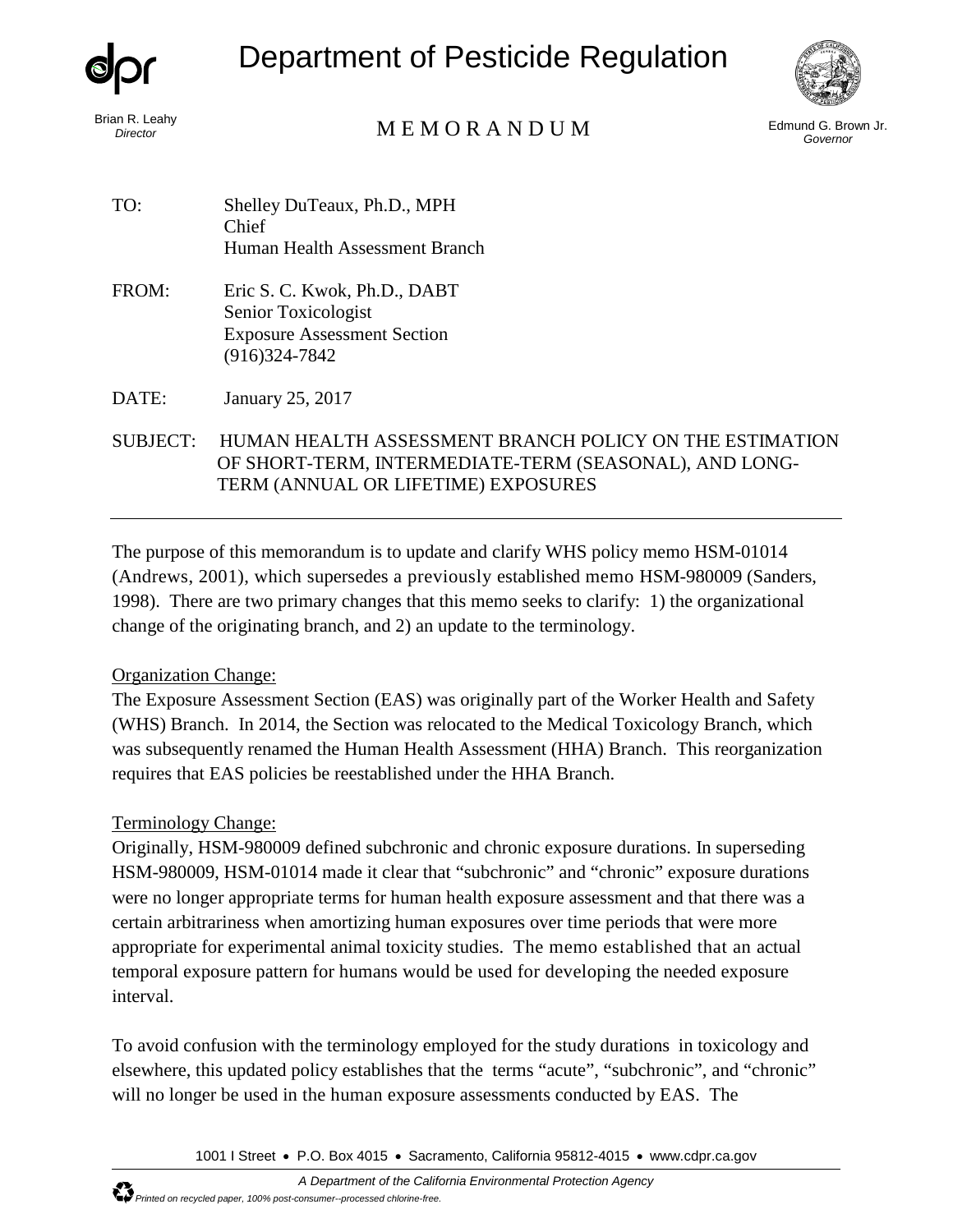Shelley DuTeaux January 25, 2017 Page 2

corresponding exposure intervals will instead be described as **short-term**, **intermediate-term (seasonal)**, and **long-term (annual and lifetime)**.

Once the exposure interval and the corresponding exposure magnitude (i.e., dose) have been estimated, the risk assessor will determine whether there is a possible unacceptable risk by comparing the exposure magnitude (e.g., short-term absorbed daily dose [STADD]) to the point-of-departure (PoDs) (e.g., acute PoD) selected from a toxicological or epidemiological study conducted over a duration similar to the human exposure interval. The new terms describing exposure intervals are defined below.

## **Short-Term Exposure**

Exposures lasting seven days or less are considered to be short-term exposures. To target the highest realistic daily exposure, an upper-bound estimate (e.g., 95th percentile estimate of exposure or environmental concentration) is used to represent the short-term exposure [\(Beauvais](#page-2-2) *et al.*[, 2007\)](#page-2-2). The estimate of short-term exposure is termed Short-Term Absorbed Daily Dose (STADD).

#### **Intermediate-Term (Seasonal) Exposure**

Periods of frequent exposure lasting greater than seven days (i.e., greater than one week) to one year, whether exposure is constant or intermittent during the period, are considered intermediate-term exposures. If the exposure assessor determines that intermediate-term exposures do occur, the assessment will indicate the length of the exposure period(s), whether the exposure is constant or intermittent, and the estimated average daily exposure over the interval. In general, it is assumed that the average daily exposure is received on every day of an intermediate-term period. However, if the exposure is intermittent or sporadic during the period, the exposure may be amortized over the total period. The estimate of intermediate or seasonal exposure is termed Seasonal Average Daily Dose (SADD).

## **Long-Term (Annual or Lifetime) Exposure**

Exposure assessments will provide long-term exposure estimates if activity pattern of the target population suggests the occurrence of long-term exposure (i.e., greater than one year). Two